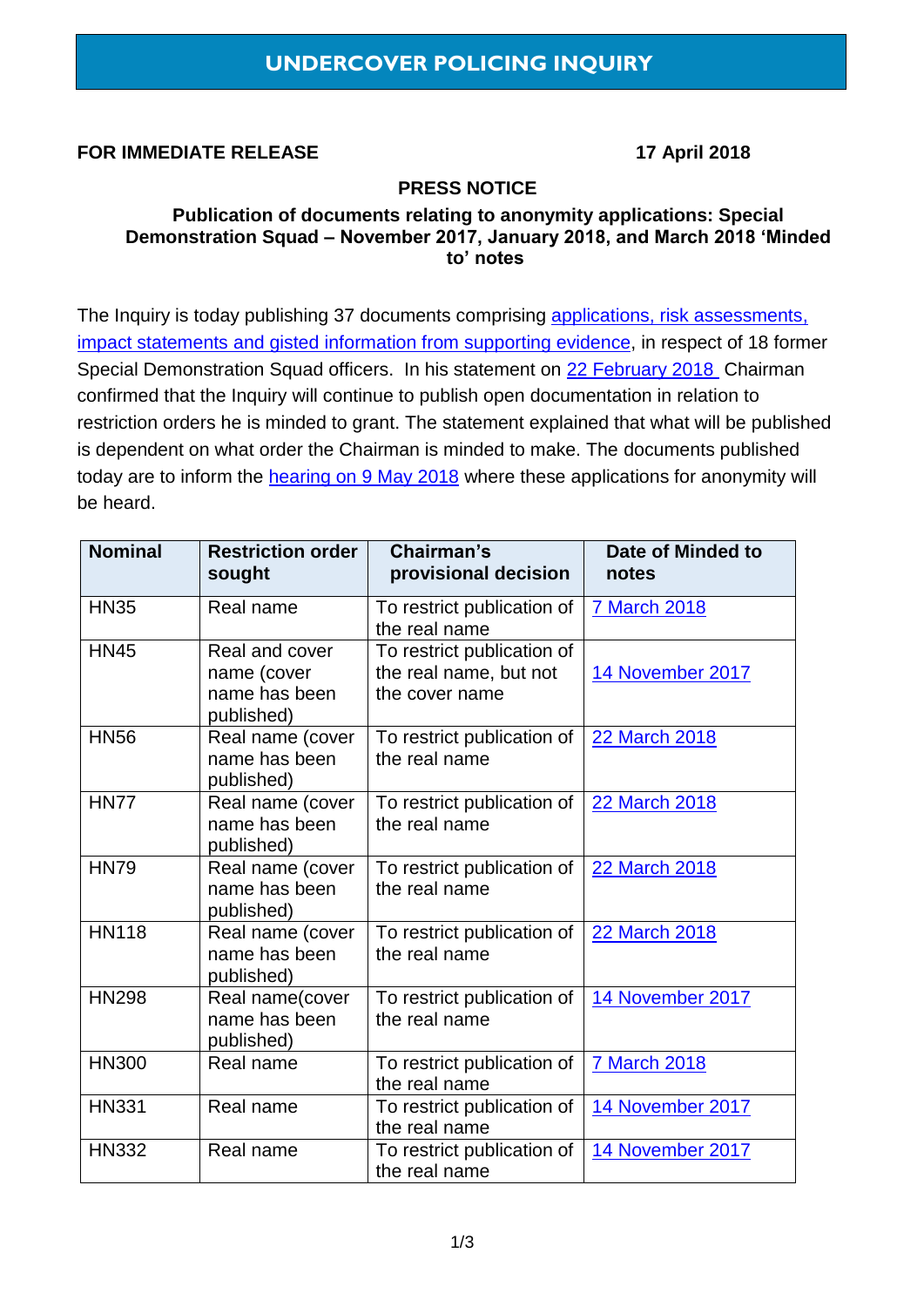## **UNDERCOVER POLICING INQUIRY**

| <b>Nominal</b> | <b>Restriction order</b><br>sought              | Chairman's<br>provisional decision                       | Date of Minded to<br>notes |
|----------------|-------------------------------------------------|----------------------------------------------------------|----------------------------|
| <b>HN334</b>   | Real name (cover<br>name has been<br>published) | To restrict publication of<br>the real name              | 14 November 2017           |
| <b>HN338</b>   | Real name                                       | To restrict publication of<br>the real name              | 14 November 2017           |
| <b>HN339</b>   | Real name (cover<br>name has been<br>published) | To restrict publication of<br>the real name              | 15 January 2018            |
| <b>HN345</b>   | Real name (cover<br>name has been<br>published) | To restrict publication of<br>the real name              | 14 November 2017           |
| HN356/124      | Real name (cover<br>name has been<br>published) | To restrict publication of<br>the real name              | 15 January 2018            |
| <b>HN83</b>    | Real and cover<br>name                          | To restrict publication of<br>the real and cover<br>name | <b>7 March 2018</b>        |
| <b>HN302</b>   | Real and cover<br>name                          | To restrict publication of<br>the real and cover<br>name | <b>7 March 2018</b>        |
| <b>HN349</b>   | Real and cover<br>name                          | To restrict publication of<br>the real and cover<br>name | 22 March 2018              |

The Chairman has issued a [direction](https://www.ucpi.org.uk/wp-content/uploads/2018/04/20180416-Directions.pdf) alongside these documents. Written submissions on the decisions the Chairman is minded to make (as detailed above) are invited from core participants and the Media by **4pm on 4 May 2018**.

### **Background**

On 15 February Sir Christopher Pitchford, Chairman to the Undercover Policing Inquiry, announced a hearing on 5 April 2017 to consider applications from the Metropolitan Police Service arguing for an extension of time on anonymity applications and for the Inquiry to take a different approach in respect of former Special Demonstration Squad undercover police officers and responses to those applications from other core participants. The hearing heard evidence and views from a number of core participants and the Ruling summarises those views.

The work of the Inquiry ranges across the full scope of undercover policing work and will look at the work of the Special Demonstration Squad, the National Public Order Intelligence Unit and police forces in England and Wales. The Inquiry will also examine whether people may have been wrongly convicted in cases involving undercover police officers, and refer any such cases to a separate panel for consideration.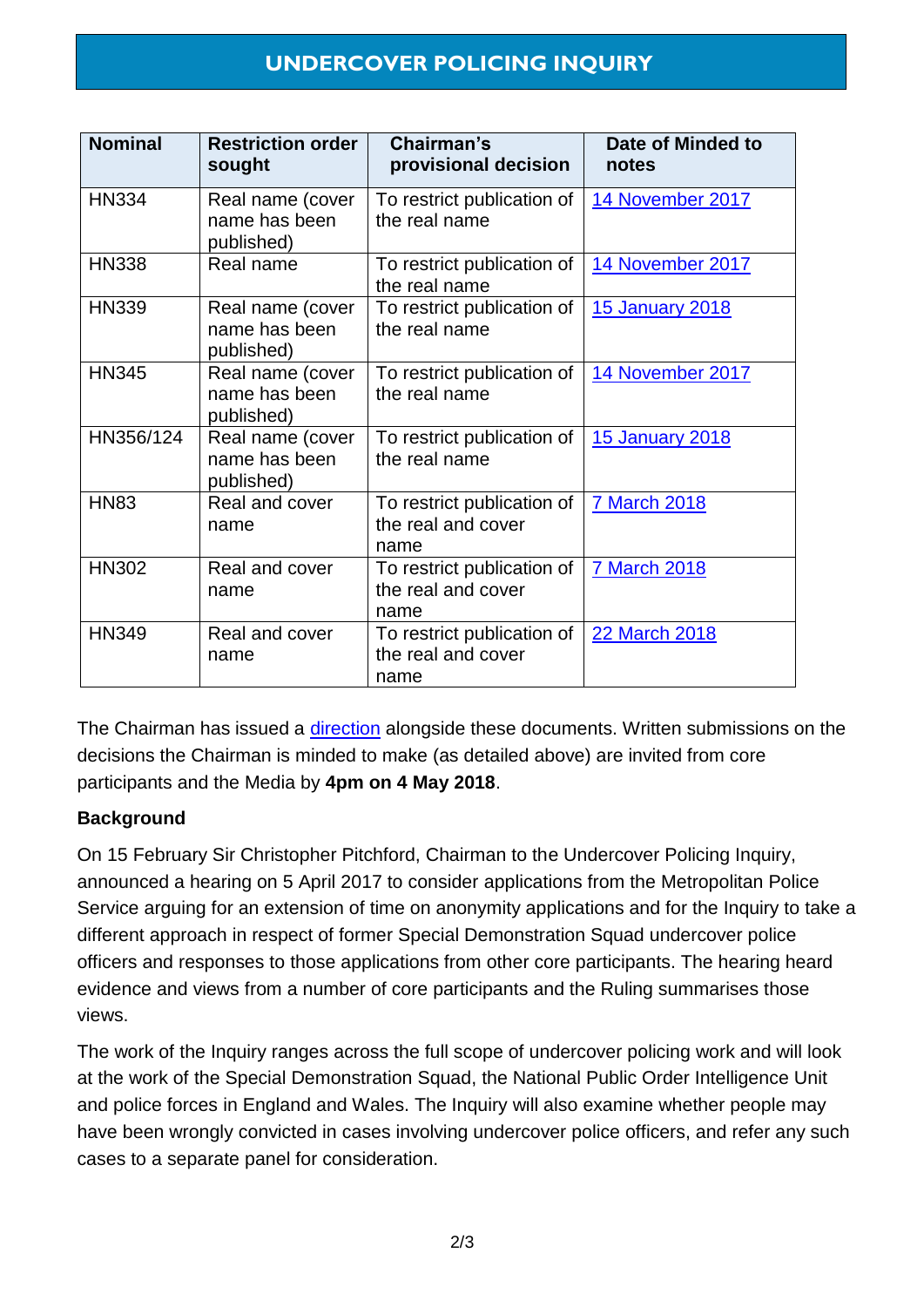# **UNDERCOVER POLICING INQUIRY**

The work of the Inquiry will fall into three modules:

- 1. Module one will look at what happened in the deployment of undercover officers in the past, their conduct, and the impact of their activities on themselves and others.
- 2. Module two will look at the management and oversight of undercover officers, including their selection, training, supervision and care after the end of an undercover deployment. This section will also look at the law and other rules covering undercover policing.
- 3. Module three will make recommendations about how undercover policing should be conducted in future.

#### **ENDS**